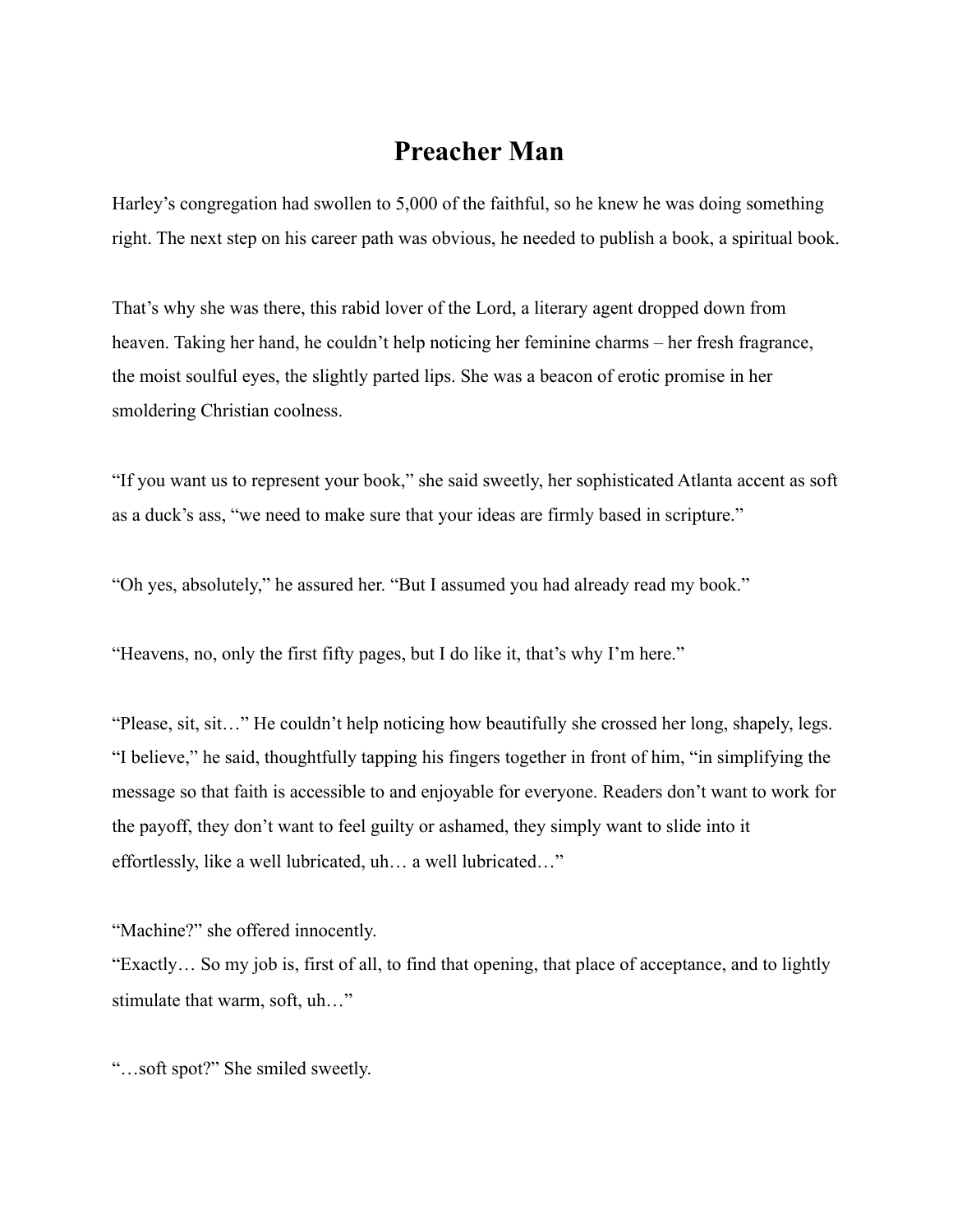"The soft spot, of course, seeking to excite that soft spot, you understand, to enflame those sacred passions by turning on the, the, uh..."

"…light of truth, perhaps?" Her voice was angelic.

"You must be an editor as well as an agent," he said, laughing awkwardly.

Thankfully she took over, asking him about his views on heaven, hell and the afterlife. He barely heard the words, locked in, as he was, on the gentle rise and fall of her ample breasts, the mesmerizing movement of her full, wet lips.

"We're not interested in this universal salvation nonsense," he heard her say, "no watered down stuff, right?"

"What?" He felt brutally assaulted by her question, suddenly finding himself in free fall, tumbling down from the soaring heights of his titillating fantasy.

"Some people think that a loving God would never send anyone to hell. You're not one of those, are you, pastor Stanton?"

"Oh no, absolutely not," he assured her, "I'm a salvation by faith man through and through."

"By faith, yes, but that faith must be reflected in good works, right?"

"Of course…"

"Loving God is a very serious business.'

"We're in total agreement there, Ms Darling."